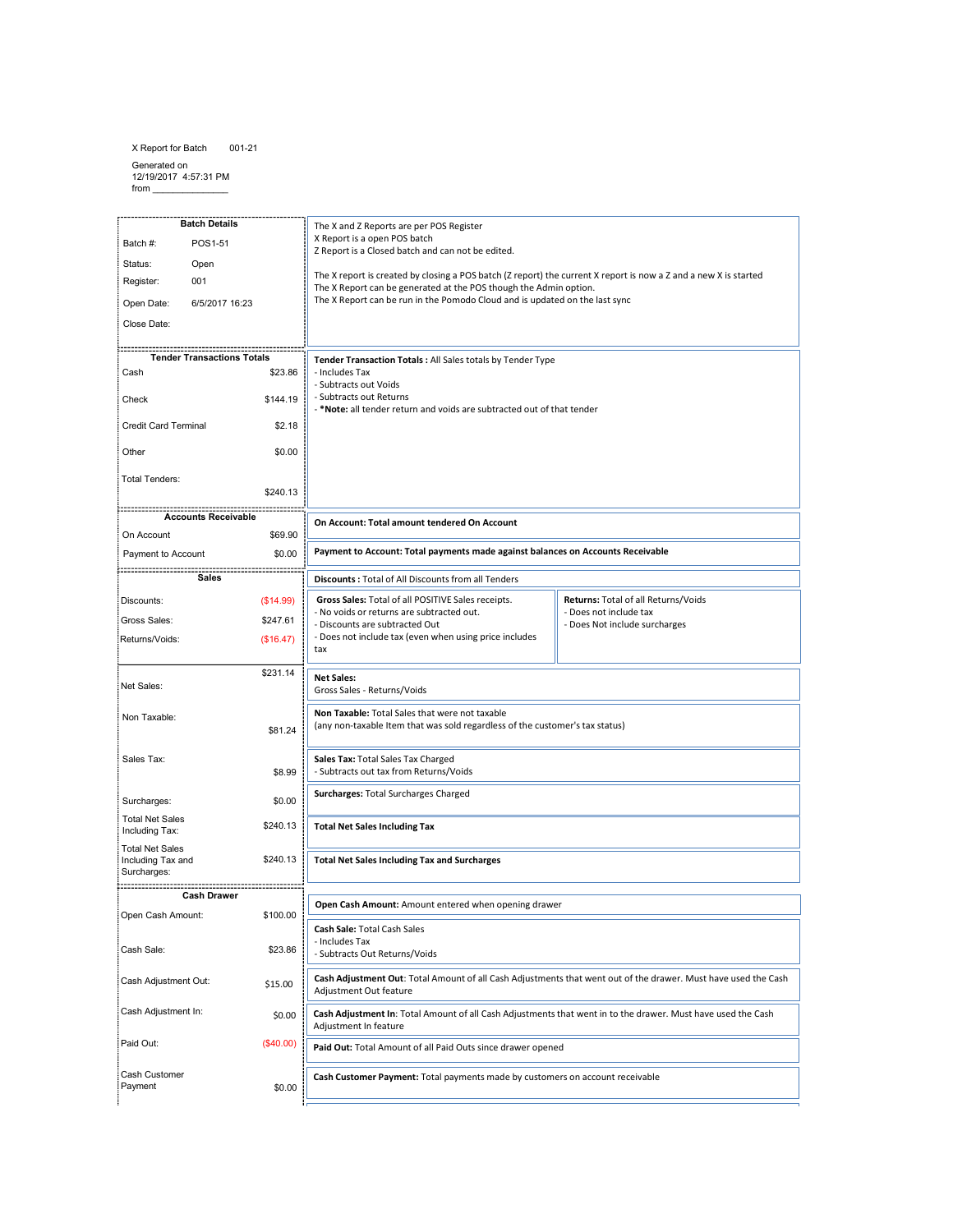| Close Cash:<br>\$0.00         |                            |                                                     |                           | Close Cash: Total Amount of Cash that should be in drawer at close of drawer<br>= Open Cash Amount + Cash Sale - Cash Drop - Paid Out                                                 |
|-------------------------------|----------------------------|-----------------------------------------------------|---------------------------|---------------------------------------------------------------------------------------------------------------------------------------------------------------------------------------|
| Cash Over/Under:              |                            |                                                     |                           | Cash Over/Under: Total Amount the cash drawer is over/under<br>= Amount that was entered when closing register - Close Cash                                                           |
|                               |                            | ::::::::::::::::::::::<br><b>Transaction Counts</b> |                           |                                                                                                                                                                                       |
| Completed:                    |                            |                                                     | 8                         |                                                                                                                                                                                       |
| Aborted:                      |                            |                                                     | $\pmb{0}$                 |                                                                                                                                                                                       |
| Voided:                       |                            |                                                     |                           |                                                                                                                                                                                       |
|                               |                            |                                                     | $\overline{2}$            |                                                                                                                                                                                       |
| No Sale:                      |                            |                                                     | $\pmb{0}$                 |                                                                                                                                                                                       |
| Returned:                     |                            |                                                     | $\mathbf{1}$              |                                                                                                                                                                                       |
| Cash Adjustment Out:          |                            |                                                     | $\mathbf{1}$              |                                                                                                                                                                                       |
| Cash Adjustment In:           |                            |                                                     | $\pmb{0}$                 |                                                                                                                                                                                       |
| Paid Out:<br>Customer Payment |                            |                                                     | $\mathbf{1}$<br>$\pmb{0}$ |                                                                                                                                                                                       |
| Total No:                     |                            | 13                                                  |                           |                                                                                                                                                                                       |
| Department Items              |                            | <b>Sales By Department</b><br>%                     | Total                     | <b>Sales by Department:</b><br>Items: the number of items sold                                                                                                                        |
| Drinks                        | $\overline{5}$             | 1.00%                                               | \$9.16                    | the %tage of total sales - They add up to 100% (may be off slightly due to rounding)<br>%:<br>Total: the total sales per department - They add up to Net Sales. Does not include tax. |
| Food                          | $\mathbf{1}$               | 1.00%                                               | \$2.18                    |                                                                                                                                                                                       |
| Medical<br>Supplies           | $\mathsf{O}$               | $0.00\%$                                            | \$0.00                    |                                                                                                                                                                                       |
| Electronics<br>Merchandise    | $\overline{4}$<br>6        | 66.00%<br>32.00%                                    | \$158.89<br>\$69.90       |                                                                                                                                                                                       |
| : Gum                         | $\mathsf{O}$               | $0.00\%$                                            | \$0.00                    |                                                                                                                                                                                       |
|                               | $\mathbf 0$                | $0.00\%$                                            | \$0.00                    |                                                                                                                                                                                       |
| Modifiers                     | $\mathbf 0$                | $0.00\%$<br>$0.00\%$                                | \$0.00<br>\$0.00          |                                                                                                                                                                                       |
| Lotto Tickets<br>MISC.        | $\mathbf 0$                | $0.00\%$                                            | \$0.00                    |                                                                                                                                                                                       |
| Hardware                      | $\mathsf 0$                |                                                     | \$0.00                    |                                                                                                                                                                                       |
| Office                        | $\mathsf{O}$               | $0.00\%$                                            |                           |                                                                                                                                                                                       |
| Car Supplies                  | $\mathsf{O}$               | $0.00\%$                                            | \$0.00                    |                                                                                                                                                                                       |
| Party<br>Pro                  | $\mathbf 0$<br>$\mathsf 0$ | $0.00\%$<br>$0.00\%$                                | \$0.00<br>\$0.00          |                                                                                                                                                                                       |
| Containers                    | $\mathsf 0$                | $0.00\%$                                            | \$0.00                    |                                                                                                                                                                                       |
| Appliances                    | $\mathsf{O}$               | $0.00\%$                                            | \$0.00                    |                                                                                                                                                                                       |
| Safety                        | $\mathbf 0$                | $0.00\%$                                            | \$0.00                    |                                                                                                                                                                                       |
| : Smoke<br>Classroom          | $\mathsf 0$<br>$\mathsf 0$ | $0.00\%$<br>$0.00\%$                                | \$0.00<br>\$0.00          |                                                                                                                                                                                       |
| Displays                      | $\mathbf 0$                | $0.00\%$                                            | \$0.00                    |                                                                                                                                                                                       |
| }::::::::::::::::::::         | Sales by Hour              | ::::::::::::::::::::::::::::                        |                           |                                                                                                                                                                                       |
| Hour                          | #                          | %                                                   | Total                     |                                                                                                                                                                                       |
| 02:00 PM -<br>$-1$            | 12                         | 34%                                                 | \$81.24                   |                                                                                                                                                                                       |
| 03:00 PM -                    | $\overline{1}$             | 66%                                                 | \$158.89                  |                                                                                                                                                                                       |
| 04:00 PM -<br>05:00 PM -      | 0<br>$\mathbf 0$           | 0%<br>0%                                            | \$0.00<br>\$0.00          |                                                                                                                                                                                       |